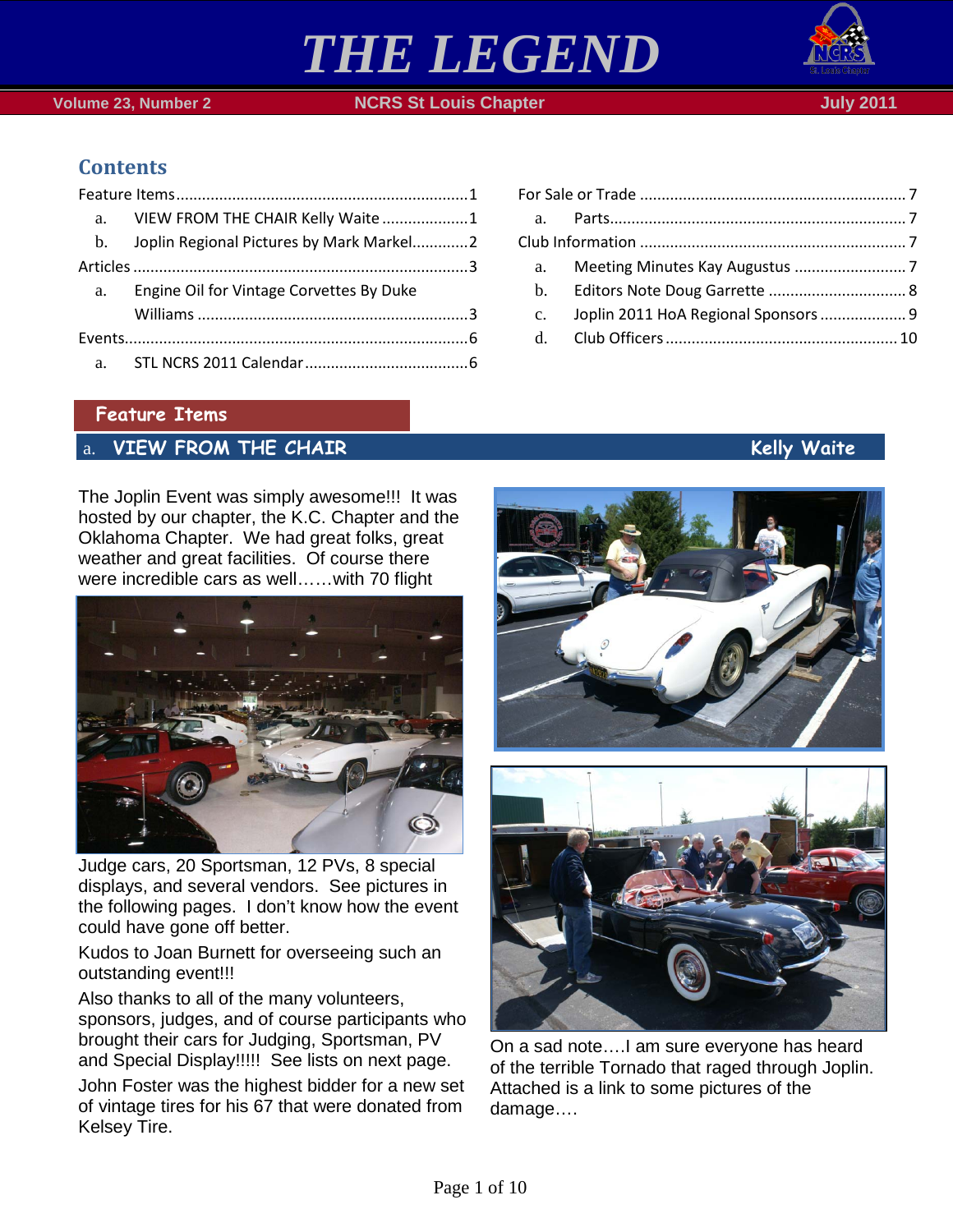

 **Volume 23, Number 2 NGRS St Louis Chapter July 2011 July 2011** 

[http://www.dailymail.co.uk/news/article-](http://www.dailymail.co.uk/news/article-1389737/Joplin-MO-tornado-At-89-dead-twister-cuts-4-mile-swathe-Missouri-town.html)[1389737/Joplin-MO-tornado-At-89-dead-twister](http://www.dailymail.co.uk/news/article-1389737/Joplin-MO-tornado-At-89-dead-twister-cuts-4-mile-swathe-Missouri-town.html)[cuts-4-mile-swathe-Missouri-town.html](http://www.dailymail.co.uk/news/article-1389737/Joplin-MO-tornado-At-89-dead-twister-cuts-4-mile-swathe-Missouri-town.html)

We are all very saddened by what happened. We have confirmation that the Hotel and the Convention Center was not damaged. The tornado's path touched down just five streets North of the Hotel and Convention Center. We have heard that the Hotel / Convention Center employees are fine….however some have lost their homes.

We have had a very long history with Joplin…and have done over a dozen Regional events in Joplin over the last several years. The St. Louis, K.C. and the Oklahoma Chapters each had special meetings with their Boards / Chapter to see what we could do for the Joplin community.

It was concluded that we could give a donation of \$5,000 from surplus funds from our NCRS

Regional Event. This aid is coming collectively from all three Chapters. Further, it was concluded that the funds should be donated to the Joplin Red Cross Tornado Relief Fund, which is specifically for relief of Joplin tornado victims. We wanted to insure that this donation was made right away, and the check was delivered in early June. We will also apply for matching funds from NCRS that are awarded at the end of the year.

For those you would like to make a donation to the American Red Cross' Disaster Relief, you can do so by going to the following website.

## <http://www.redcross.org/>

It is very easy to use and payments can be made via credit or debit card.

You can also call 1-800-RED-CROSS or text "REDCROSS" to 90999 to make a \$10 donation.

# <span id="page-1-0"></span>b. **Joplin Regional Pictures by Mark Markel**

The 2011 NCRS Joplin Regional was a great success. The Convention Center was filled to capacity and everyone had a great time. Lots of Corvettes and all of the events were loaded with Corvette enthusiasts.



**Joplin NCRS Convention** Apr 28, 2011 Photos by **Mark Markel** [View Album](https://picasaweb.google.com/lh/sredir?uname=DougandCherie&target=ALBUM&id=5624078078102203361&authkey=Gv1sRgCIbltfjoxKGjhgE&feat=email) [Play slideshow](https://picasaweb.google.com/lh/sredir?uname=DougandCherie&target=ALBUM&id=5624078078102203361&authkey=Gv1sRgCIbltfjoxKGjhgE&feat=email&mode=SLIDESHOW) **[Contribute photos to this album](https://picasaweb.google.com/lh/webUpload?uname=DougandCherie&aid=5624078078102203361)**



Page 2 of 10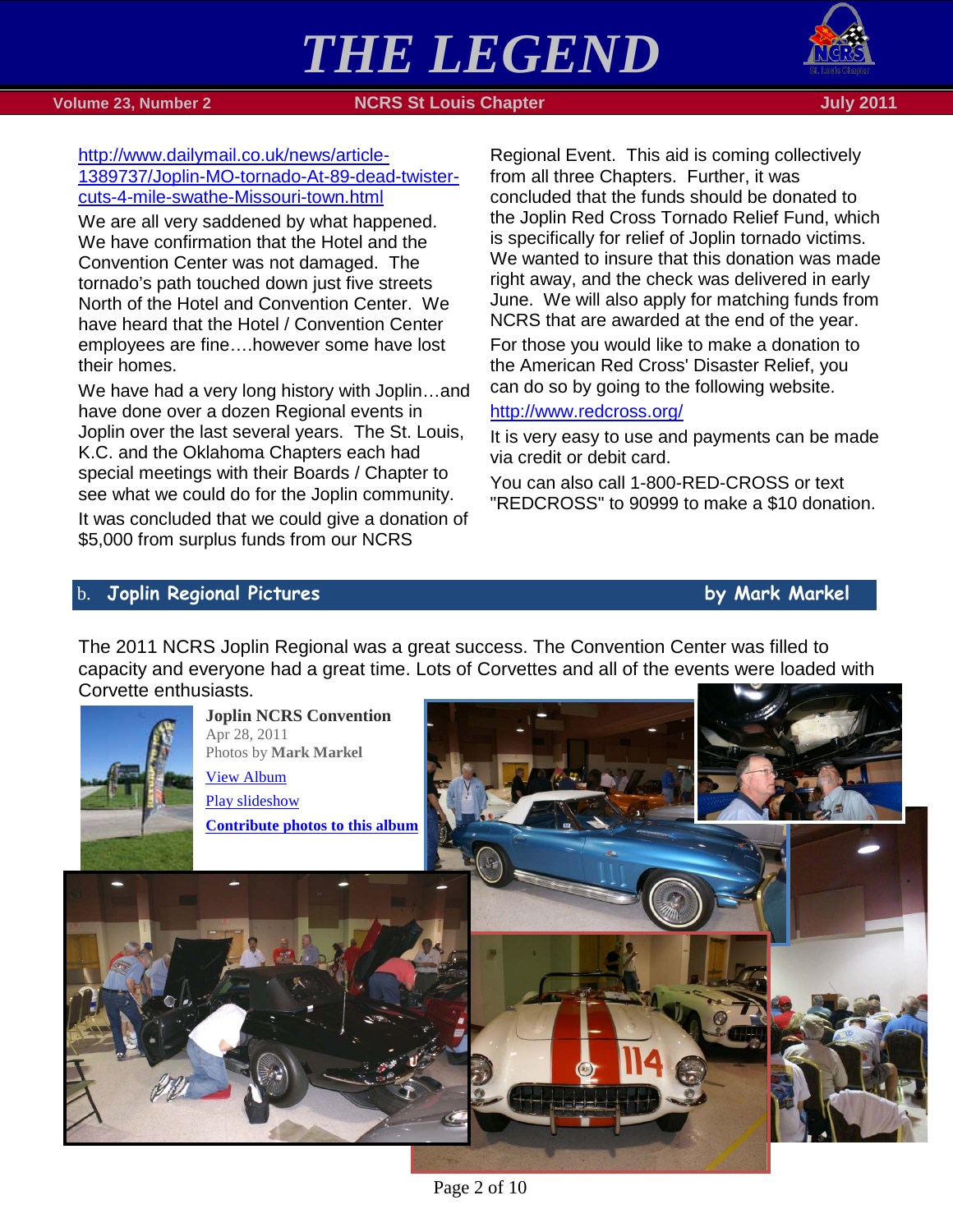



 **Volume 23, Number 2 NCRS St Louis Chapter**  $\blacksquare$  **Notified the contract of the Uuly 2011** 

#### <span id="page-2-0"></span>**Articles**

# <span id="page-2-1"></span>a. **Engine Oil for Vintage Corvettes By Duke Williams**

[**Editor's note:** *This article was originally published in the The Corvette Restorer, Vol. 35 No. 1, Summer 2008, published by The National Corvette Restorers' Society. This updated version is reprinted here with permission from the author and publisher. The advice is applicable to all vintage engines with sliding surface valve trains.*

*- Thanks to Joe Raine for coordinating with Duke to get permission for this article]*

There is probably more chatter about engine oil than any other automotive subject. Entire Web sites are dedicated to the subject, but a good 90-plus percent of what you read and hear is based on myth, misinformation, and marketing hype.

For well over half a century the automotive and petroleum industries have promulgated engine oil standards through the American Petroleum Institute (API). The result: Engine oil is a generic product, but different generic engine oil products are offered depending on the type of service. The current API service category system dates back to 1969, and there are two basic categories. Current, past, and obsolete service categories that begin with "S" are intended primarily for spark ignition (gasoline) engines and "C" categories are intended primarily for compression ignition (diesel) engines. The second letter indicates the revision, and the service categories have evolved to the current SN (which replaced SM in late 2010) and CJ-4 ("-4" refers to fourstroke cycle) based on the requirements of currently produced engines, and I emphasize currently. SM and SN are not the best engine oils for vintage gasoline engines for reasons that I will explain.

As a general rule both C and S-category performance requirements have significantly increased over the years, but recent changes have reduced the concentration of anti-wear

additive due to evidence that its combustion byproducts reduce catalyst life; and EPA requirements for tighter emission controls and longer emission control system warranties are one reason for the reduction. A second reason is that modern engine design details have reduced the need for anti-wear additive.

Additives, which are critical to proper engine performance and longevity include detergents, dispersants, and corrosion, foaming, and wear inhibitors. The most effective anti-wear additive going back over 50 years is zinc dialkyldithiophosphate, commonly known as ZDDP. This additive is critical to preventing sliding surface wear, and, in particular, vintage engines have many sliding surfaces in the valve train such as flat-faced valve lifters and plain bearing rocker arms/shafts or stamped rocker arms/balls as used on vintage Chevrolet V-8 engines. Most modern valve trains, both pushrod and overhead cam types, have roller lifters and roller trunnion rocker arms, which means they don't need as much ZDDP as vintage engines!

From the 1950s to 2004 when the SL specification was adopted, many engine oils were dual rated, carrying both the then current gasoline and diesel engine service categories. The primary service category was listed first and was often a marketing decision since the major marketers have spent years building various brand names specifically targeted at either diesel or gasoline engine owners. The typical level of ZDDP in these oils based on the mass fraction of phosphorous (symbol "P" on the Periodic Chart of Elements) evolved to about 0.12%, which can also be expressed as 1200 ppm (parts per million, 0.10% equals 1000 ppm). Over the years this level has proved to be ideal for sliding surface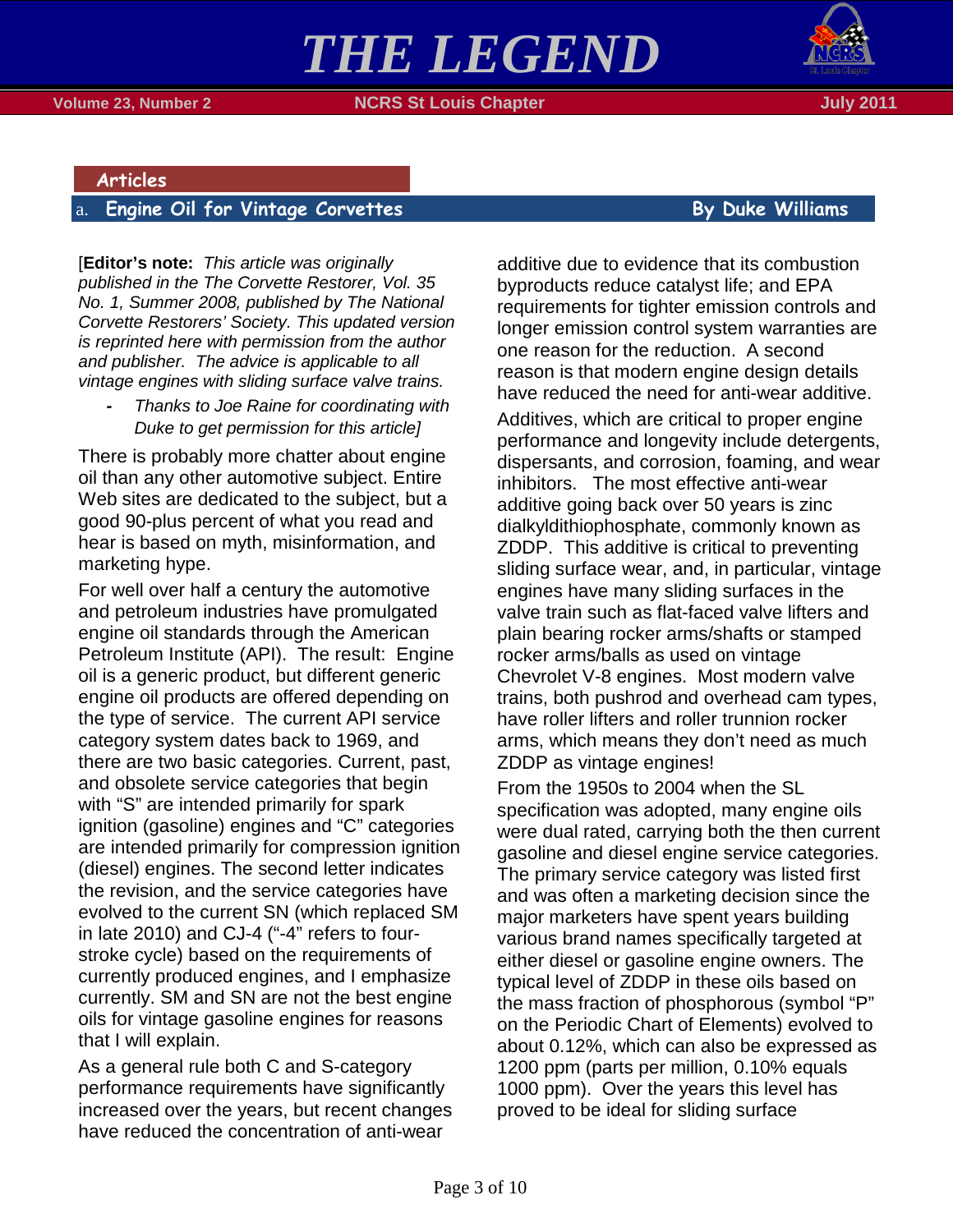

protection. Significantly less can allow more rapid sliding surface wear, but more than 0.14% over the long run can have negative effects such as certain corrosion mechanisms. More is not necessarily better, and there is absolutely no need to use any supplemental ZDDP-rich additives with CJ-4 other than GM EOS being optional for initial engine break-in. Field oil analyses usually reveal the Zn (zinc) concentration, and sometimes marketers specify it. As a general rule, the Zn concentration will be 100-200 ppm higher than the P concentration.

To promote long catalyst life, SM an SN oils with winter viscosity ratings of 10W or less are limited to 0.08% P. (The SL limit was 0.10%.) This is sufficient for modern "roller everything" gasoline engines, but may not be sufficient to prevent accelerated wear on vintage engine sliding valve train components. SM and SN oils with winter viscosity ratings above 10W have no P limitation, but this does not mean that 20W-50 SM or SN oils have more because only as little as 0.06% P is required to pass the SM or SN specifications and test suites. As a result, most current S-category oils cannot pass some of the C-category tests.

The current CJ-4 specification also limits P due to the addition of catalysts to 2007 and later over-the-road heavy-duty diesel engines, but the limitation is 0.12% - 50 percent greater than SM and SN - and 0.12% is about the same as earlier S and C-category oils before any P limits were adopted. Typical CJ-4s analyze at 0.11-0.12% P, and this level of ZDDP is necessary to pass the tougher CJ-4 anti-wear test suite. As a general rule, past and present, C-category test suites are a higher hurdle than S-category test suites.

Thus, CJ-4 is the best commonly available oil for vintage engines because you are essentially guaranteed a near ideal amount of ZDDP for maximum protection of vintage engine sliding surface components. If you happen across a (first listed service category)

CI-4, it is perfectly acceptable. CI-4 has no P limitation, but the typical concentration is at or slightly above the 0.12% CJ-4 limit – not enough to be of material difference, so there is absolutely no need to seek out CI-4 in lieu of CJ-4.

There are a number of "boutique" oil companies that market engine oil to the racing and vintage car communities claiming their oils are "better" than off-the-shelf oils, and these products are often several times the price of off-the-shelf oils. Some of these oils are not API certified (which is a multi-million dollar process for all the required laboratory and field tests), so you have to be genuinely knowledgeable about engine oil formulation and reliably know the analysis of these oils to rationally determine whether they are even the equals of API certified oils. Otherwise, a slick sales pitch can scare you into believing that your precious vintage engine will disintegrate into a pile of dust if you don't use their oil.

The next question is invariably: What brand? I refuse to name brands because it doesn't make any difference! There is no "best brand!" As long as the label (usually the label on the back side of the package) has the API Service Symbol (sometimes called the "donut") with "CJ-4"(or CI-4) as the first listed service category, the product, within reasonable tolerance, is essentially the same as any other API CJ-4 or CI-4.

There are scores of C-category oils on the market, but you will typically run across three national brands marketed by major oil companies like Chevron-Texaco, Exxon-Mobil, and Royal Dutch Shell and often "house brands". The general motoring public is totally ignorant of the API service category system and even most "car guys" of my acquaintance seem to know little or nothing about the subject, so start your education by reading some labels. The tip-off on the front label may be words like "diesel" "Delo", "Delvac", "Rotella", "universal motor oil", "fleet oil", and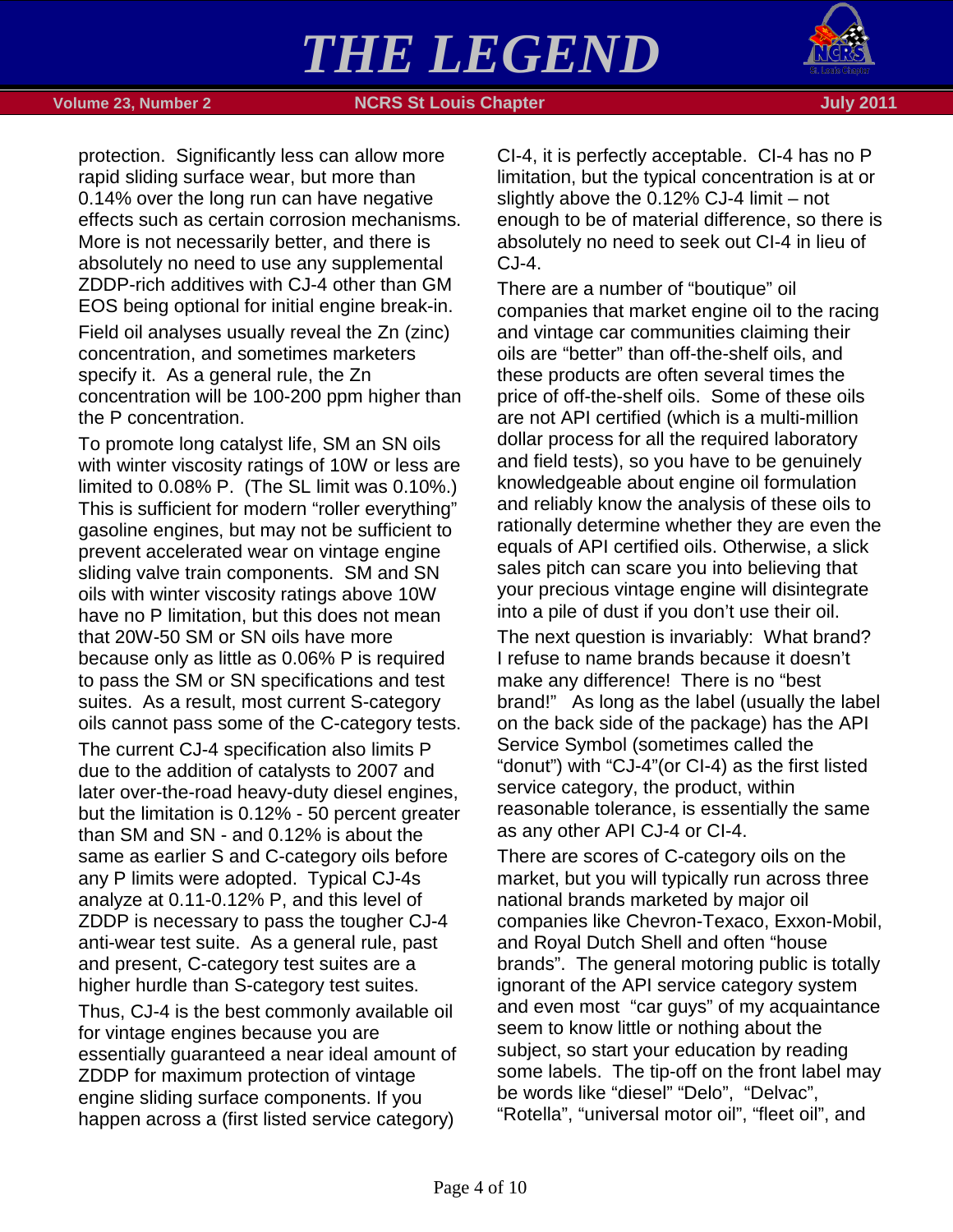

 **Volume 23, Number 2 NGRS St Louis Chapter July 2011 July 2011** 

"15W-40"; and don't be afraid to buy a house brand C-category oil from a reputable retailer like Walmart or the major auto parts chains. The contents are certified C-category oil packaged by an API licensed company under contact to the retailer with their house label. Retailers usually shelve C-category oils together, but they may be in a different section than S-category oils. I never fail to see a selection of C-category oils at any auto parts or big box store I visit.

The commonly available 15W-40 viscosity range is suitable for cold starts down to about 10-15 degrees F (or around –10 C) and will likely meet the needs of 99-plus percent of vintage car owners. If cold starts below this range will be common, use the 5W-40 "synthetic" version, which is blended with more higher viscosity index Group II and Group III hydroprocessed base stocks; 10W-30 is also available in some brands, but may not be commonly stocked at automotive retailers, particularly in warmer climates. Most national brand Web sites have product data sheets on all their engine oils that include available viscosity grades and chemical analysis. Google is your friend.

Once CJ-4 certification is achieved, certain secondary categories may be listed, however, the marketer may choose not to do so. You may find other C-categories and a S-category listed after the primary C-category because if the primary service category - the first listed service category - is "C", the S-category phosphorous limitation does not apply, so CJ-4/SM is common; however, the use of more than one S-category is prohibited regardless of the primary category. "CI-4 Plus" indicates a formulation with enhanced soot handling capabilities for diesel engines. Since soot is not an issue in spark ignition engines you can be indifferent to CI-4 Plus. See the accompanying examples of acceptable (primary) CJ-4 service category symbols.

These subtle and somewhat confusing details can be gleaned from the API 1509 document that is referenced below. If secondary categories confuse you, ignore them and only pay attention to the first listed service category, which is the primary service category, and you want it to be CJ-4 or CI-4.

It is relatively easy to become your own oil expert and make your own sound engine oil choices rather than trying to sort through all the myths and misinformation or listening to salesmen or "experts" who may have absolutely no technical/professional background in the automotive or petroleum industries. The first thing you should do is take the "Fundamentals of Lubrication" and "CJ-4" courses at

## [www.lubricantsuniversity.com](http://www.lubricantsuniversity.com/)

Do you know the difference between boundary lubrication and hydrodynamic lubrication? If not, you need to take these courses, which will take about an hour.

Also, download and print the API Engine Oil Guide:

## [http://www.api.org/certifications/engineoil/pubs](http://www.api.org/certifications/engineoil/pubs/upload/EngineOilGuide_March2010.pdf) [/upload/EngineOilGuide\\_March2010.pdf](http://www.api.org/certifications/engineoil/pubs/upload/EngineOilGuide_March2010.pdf)

Another good information source on engine oil and other automotive lubricants is:

## [http://lubricants.s5.com](http://lubricants.s5.com/)

For further information including an explanation of the five engine oil base stock Groups and why the term "synthetic" is meaningless as it relates to motor oil, download and read the 129 page pdf document – API 1509 Engine Oil Licensing and Certification System along with Appendices E and F that you will find at:

# [http://www.api.org/certifications/engineoil/pubs](http://www.api.org/certifications/engineoil/pubs/index.cfm) [/index.cfm](http://www.api.org/certifications/engineoil/pubs/index.cfm)

For a couple of hours effort you will know more about engine oil than 99-plus percent of the self-proclaimed "experts", and you will be able to make intelligent and economical engine oil choices for all your vehicles.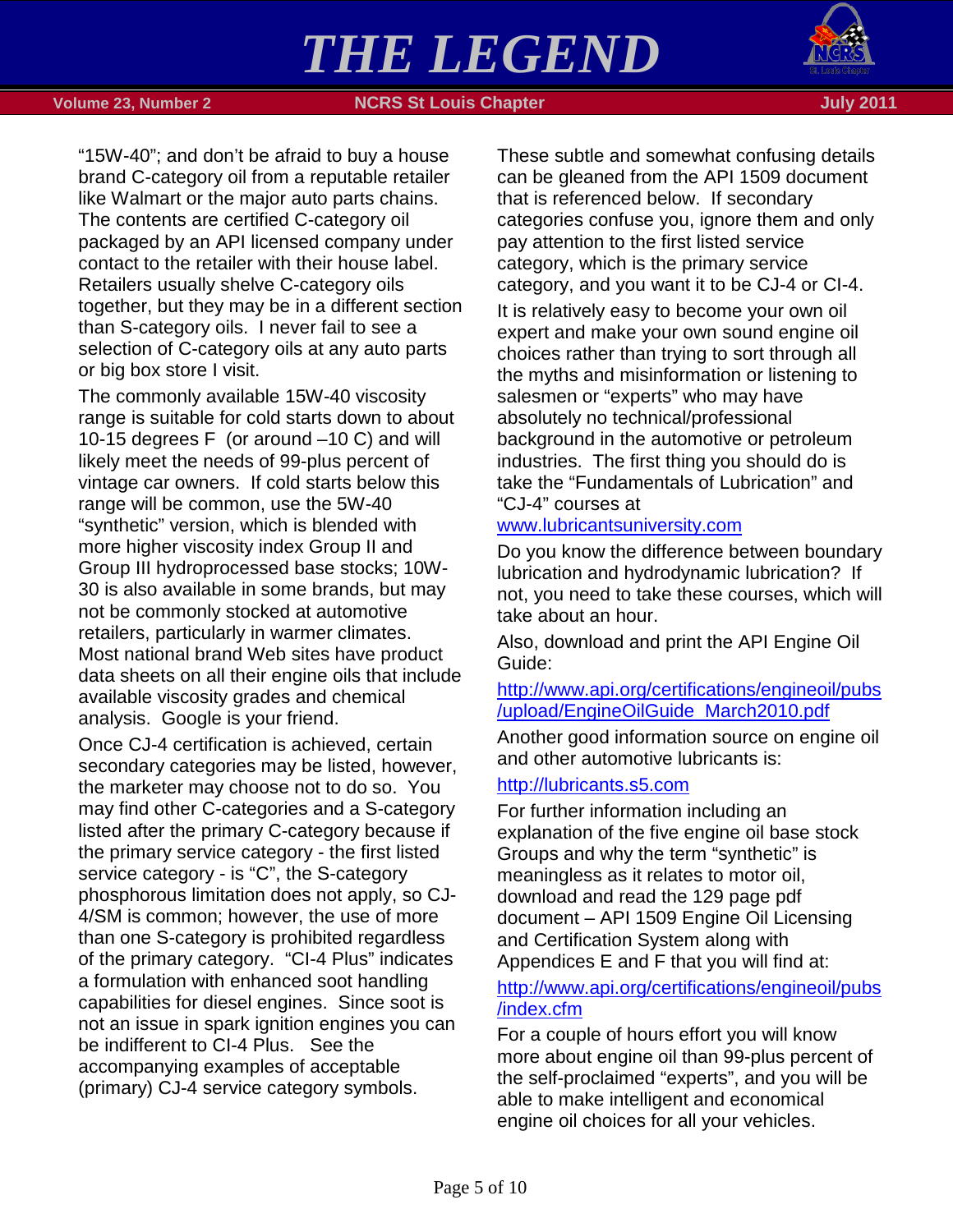





**Typical primary category CJ-4 API service category symbols with various acceptable secondary categories.**  *(Symbols courtesy of The American Petroleum Institute)*

### About the Author:

*Duke Williams is a retired automotive and aerospace engineer and holds a Master's Degree in Mechanical Engineering from the University of Wisconsin Engine Research Center. He is the original owner of a 340 horsepower 1963 Corvette Coupe and a 1976 Cosworth Vega and has been involved with restoration and racing since he was a teenager. He resides in Redondo Beach, California and is a member of the National Corvette Restorers' Society, Southern California Chapter and the Cosworth Vega Owners' Association*

### <span id="page-5-0"></span>**Events**

# <span id="page-5-1"></span>**NCDS 2011 Caler**

| <b>DILIVERS</b> COIT COMMUNIST |                                                                   |                                            |                    |  |
|--------------------------------|-------------------------------------------------------------------|--------------------------------------------|--------------------|--|
|                                | <b>Activity</b>                                                   | Location                                   | Time               |  |
| July                           |                                                                   |                                            |                    |  |
| 09, Saturday                   | <b>Hanley Swim Party</b>                                          | 3508 Post Valley Dr. O Fallon,<br>MO 63368 | 2:00 PM            |  |
| 14, Thursday                   | <b>St</b><br><b>Board meeting</b><br><b>Louis Chapter Meeting</b> | <b>JJ's, St Charles</b>                    | 4:30 PM<br>6:30 PM |  |
| 18-23, Mon through Sun         | <b>NCRS National Convention</b>                                   | Novi, Michigan                             |                    |  |
| <b>August</b>                  |                                                                   |                                            |                    |  |
| 11, Thursday                   | <b>St Louis Chapter Meeting &amp;</b><br><b>Tech Session</b>      | <b>JJ's, St Charles</b>                    | 6:30 PM            |  |
| 26-28, Fri / Sat / Sun         | <b>Corvette's at Carlisle</b>                                     | Carlisle, PA                               |                    |  |
| <b>September</b>               |                                                                   |                                            |                    |  |
| 13, Thursday                   | <b>St Louis Chapter Meeting</b>                                   | <b>JJ's, St Charles</b>                    | 6:30 PM            |  |
| 17, Sunday                     | Queeny Park Swap Meet                                             | http://www.hccmo.com/id15.html             |                    |  |
| 16-18, Fri / Sat / Sun         | <b>Funfest - Mid America</b><br><b>Motorworks</b>                 | Effingham, IL                              |                    |  |
| <b>October</b>                 |                                                                   |                                            |                    |  |
| 01, Saturday                   | <b>St Louis Chapter Judging Meet</b>                              | Mary's Shelter, Love Park                  | 9:00 AM            |  |
| 10, Thursday                   | <b>Board meeting</b>                                              | JJ's, St Charles                           | 4:30 PM            |  |
|                                | <b>St Louis Chapter Meeting</b>                                   |                                            | 6:30 PM            |  |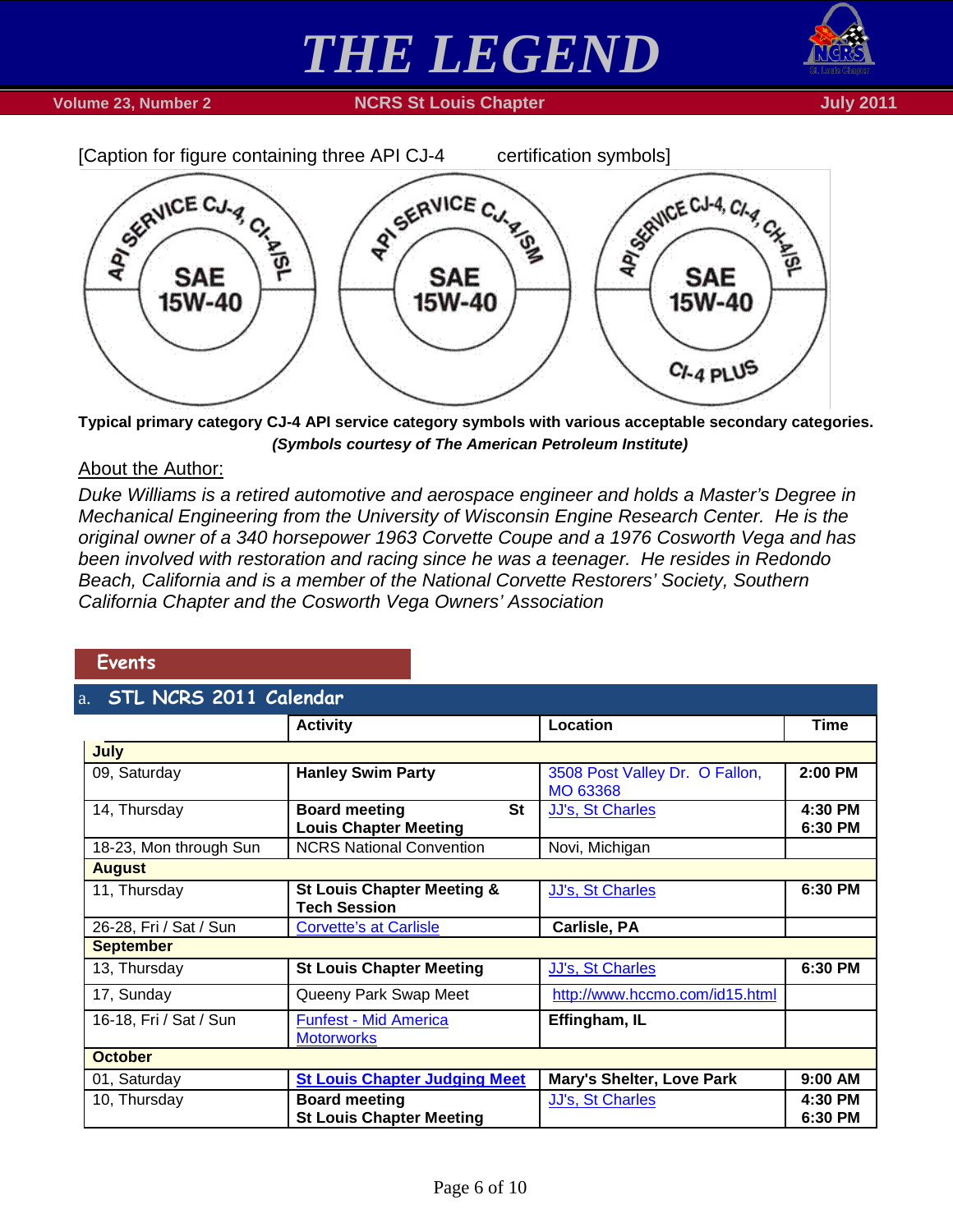



 **Volume 23, Number 2 NGRS St Louis Chapter July 2011 July 2011** 

|                 | <b>Activity</b>                                  | Location               | Time     |
|-----------------|--------------------------------------------------|------------------------|----------|
| <b>November</b> |                                                  |                        |          |
| 10, Thursday    | <b>St Louis Chapter Meeting</b>                  | JJ's, St Charles       | 6:30 PM  |
| <b>December</b> |                                                  |                        |          |
| TBD, Sunday     | <b>Nurses for Newborns - Holiday</b><br>Wrapping | <b>Plaza Frontenac</b> | $12 - 4$ |
| TBD, Saturday   | <b>St Louis Chapter Holiday Meal</b>             | <b>TBD</b>             |          |

<span id="page-6-0"></span>**For Sale or Trade**

<span id="page-6-1"></span>a. **Parts**

Holley carberator For Sale #3868864 LIST-3140-1 dated 573

Altenator w/o pulley #1100692-55A 4J10-12V NEG

Contact: Don Pickles **DDPCPA@aol.com** 

(*Send me any items that you have for sale or are looking for and they will go in the next edition! Thanks - Doug [dc.garrette@gmail.com\)](mailto:dc.garrette@gmail.com)*



<span id="page-6-2"></span>**Club Information**

<span id="page-6-3"></span>a. **Meeting Minutes Kay Augustus** 

## April NCRS Board Meeting

The quarterly meeting of the St Louis NCRS was held on April 14th, 2011 at J J's in St Charles. The main reason for the meeting was to make sure that we have everything in order for our shared Regional in Joplin for April 28th.

At this time, Joan Burnett has 232 registrations, 67 flight cars, 11 PV, 46 trailers, 6 RV, and 20 sportsman. The number of cars seem to be centered around the mid-years. Allen Kleinhentz is entering them into the data base.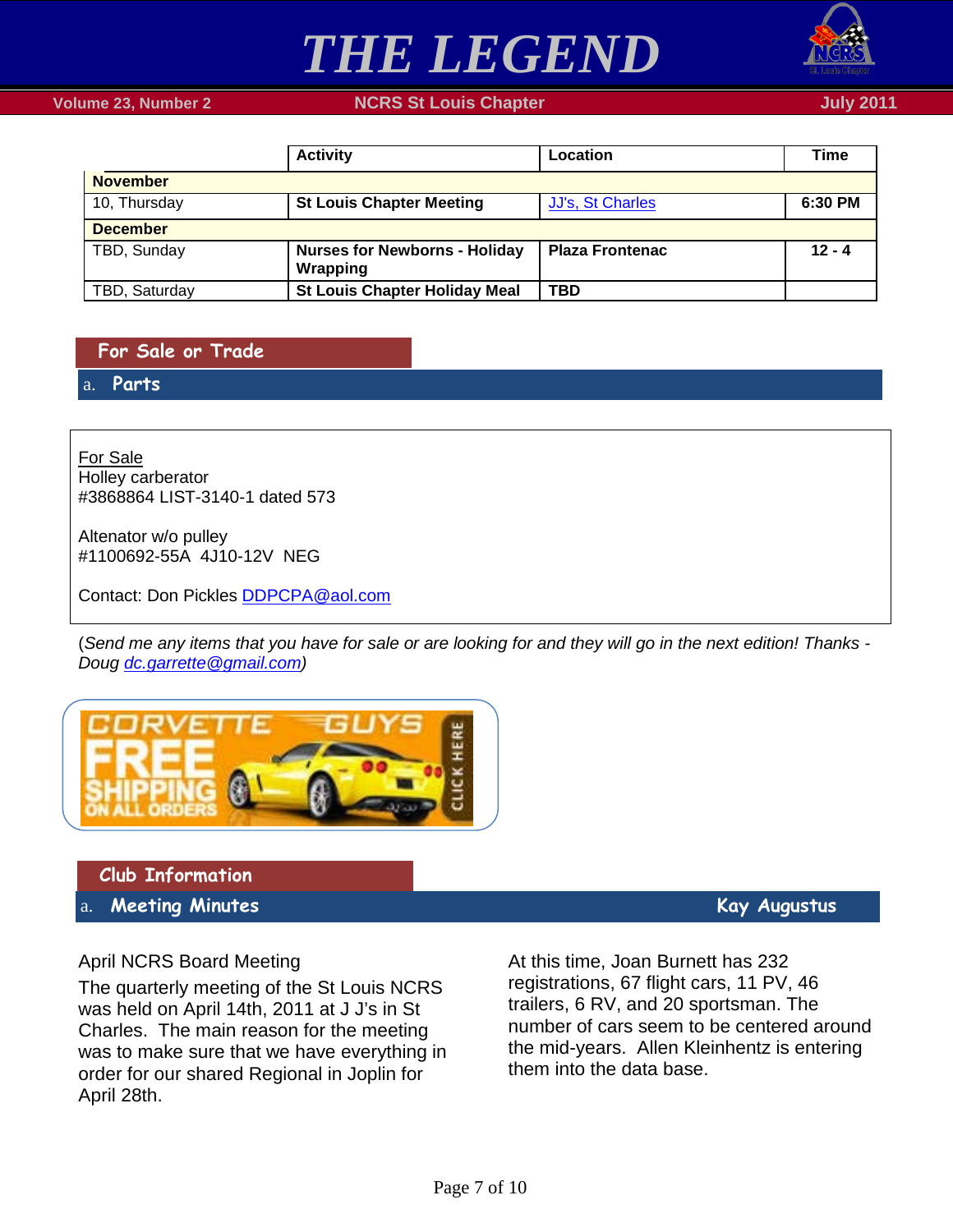



Any club members planning on attending must register for the event. So far, we have 17 chapter members registered.

Remember that we are looking for door prizes. Every little bit helps to make this a successful event.

It was mentioned that maybe we need to look into expanding into other charities. There was some limited discussion and then decided it should be tabled for now and then brought up to the membership.

Mike Hanley mentioned that there is a 3rd party being brought into the problem with Driveline distribution. The average time for members to be receiving it seems to be 12 – 15 days. Gary Chesnut suggested that maybe we should try on line if you don't receive it in a reasonable time.

It was announced that St Louis and Kansas City have been selected to host the 2014 National Convention. The convention will be held at the Convention City in Overland Park July 13 – 17, 2014.

Jeff Peters made a motion to adjourn and it was seconded by Joan Burnett.

Respectfully Submitted,

Kay

+++++++++++++++++++++++++++++

The April 14th meeting of the St Louis NCRS was called to order by Jim Augustus. He was standing in for Kelly Waite who had to leave.

Welcome to Fred and Coleen Sonthiemer. They are owners of a 1978.

Joplin registrations were announced at 232. 17 chapter members have registered to help with the event.

There will be different learning seminars during the day for anyone interested. Roy Sinor, Terry McManmon and Tom Ames will all speak as well as John Neas on SR-1 racing.

Anyone interested in returning to Bob's Gasoline Alley, there is a group going on May 22nd. .

## <span id="page-7-0"></span>b. **Editors Note Doug Garrette**

The newsletter and web page are great ways to keep everyone in the club current on our latest activities. We are working hard to keep them up to date. The next edition of *The Legend* is planned for October 2011. Please send in your articles by 15 September.

# New Club Shirts

Order your club shirt. They are available in three styles. Contact Cherie Garrette at (314 971-1373) or [dc.garrette@gmail.com](mailto:dc.garrette@gmail.com) to order.



Style #1 - (55% Cotton / 45% Polyester) \$40.00 - Men's - S through XXXL - Women's - XS through XXL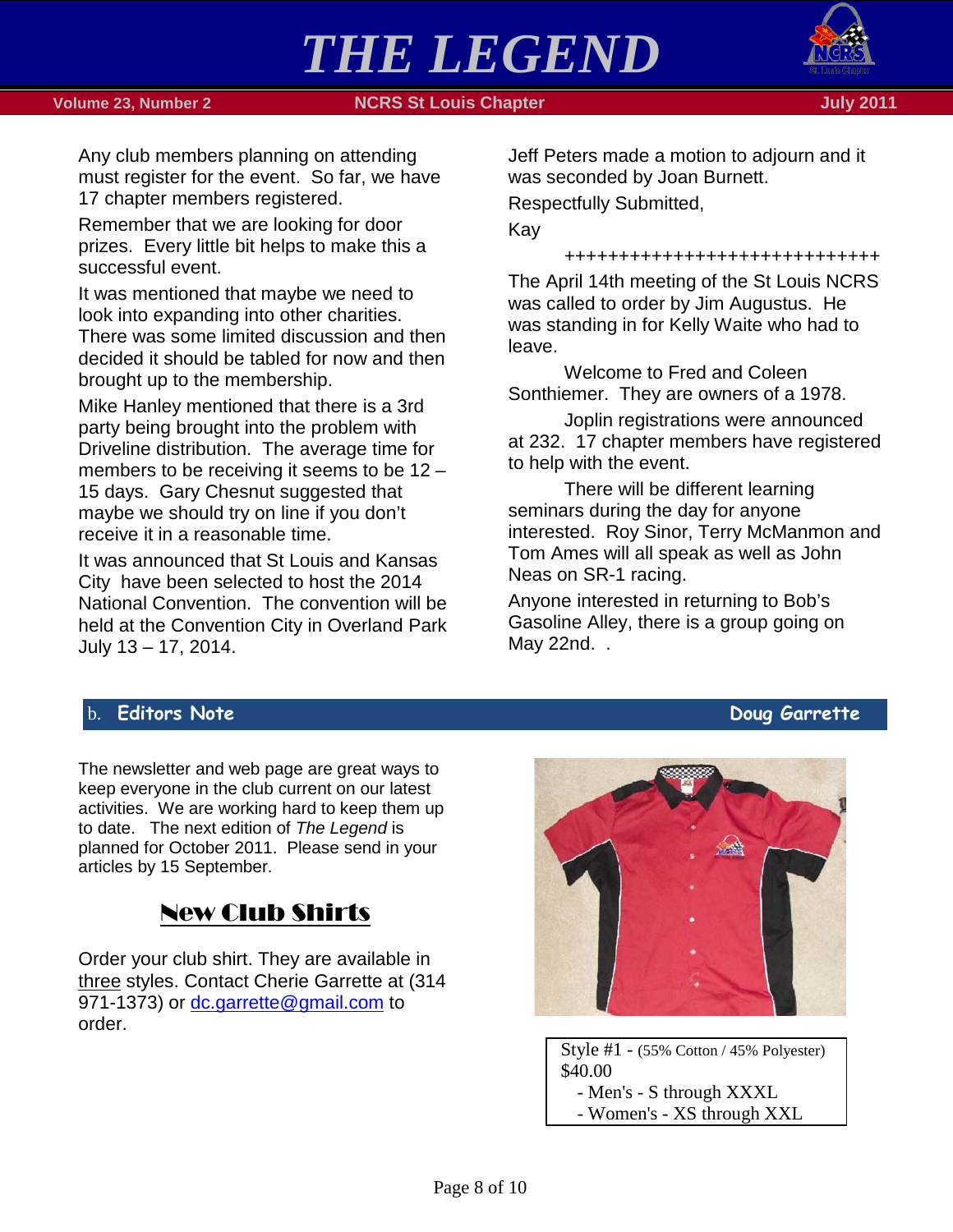

### **Volume 23, Number 2 NGRS St Louis Chapter July 2011 July 2011**



Style #2 - (100% Cotton Pique Knit) \$35.00 - Men's - S through XXXL



Style #3 - (100% Polyester - Moisture free knit golf) \$30.00 - Men's - S through XXXL - Women's - XS through XXL

# <span id="page-8-0"></span>c. **Joplin 2011 HoA Regional Sponsors**

### **2011 Heart of America Regional**

#### **Platinum Sponsors**

- *-* Cable-Dahmer Chevrolet
- Cygnet design
- *-* Key Sport

Our web page [\(http://stlouisncrs.org/\)](http://stlouisncrs.org/) and

newsletter are available for posting classified ads for those parts that you no longer need. Ads for any model year Corvette to buy, sell, or trade are free NCRS members.

Commercial advertising is also available for the newsletter (includes a link on our web page). All ads will be included in four consecutive newsletters.

#### **Classified Ads:**

- Free for members 50 words or less
- \$10 for non-members

Feel free to drop me a note if you have any suggestions for improving our newsletter or webpage [\(dc.garrette@gmail.com\)](mailto:dc.garrette@gmail.com). I want to hear from you!

- *-* Corvette's Unlimited of America
- *-* Garmin International
- *-* R.D.S. Industries